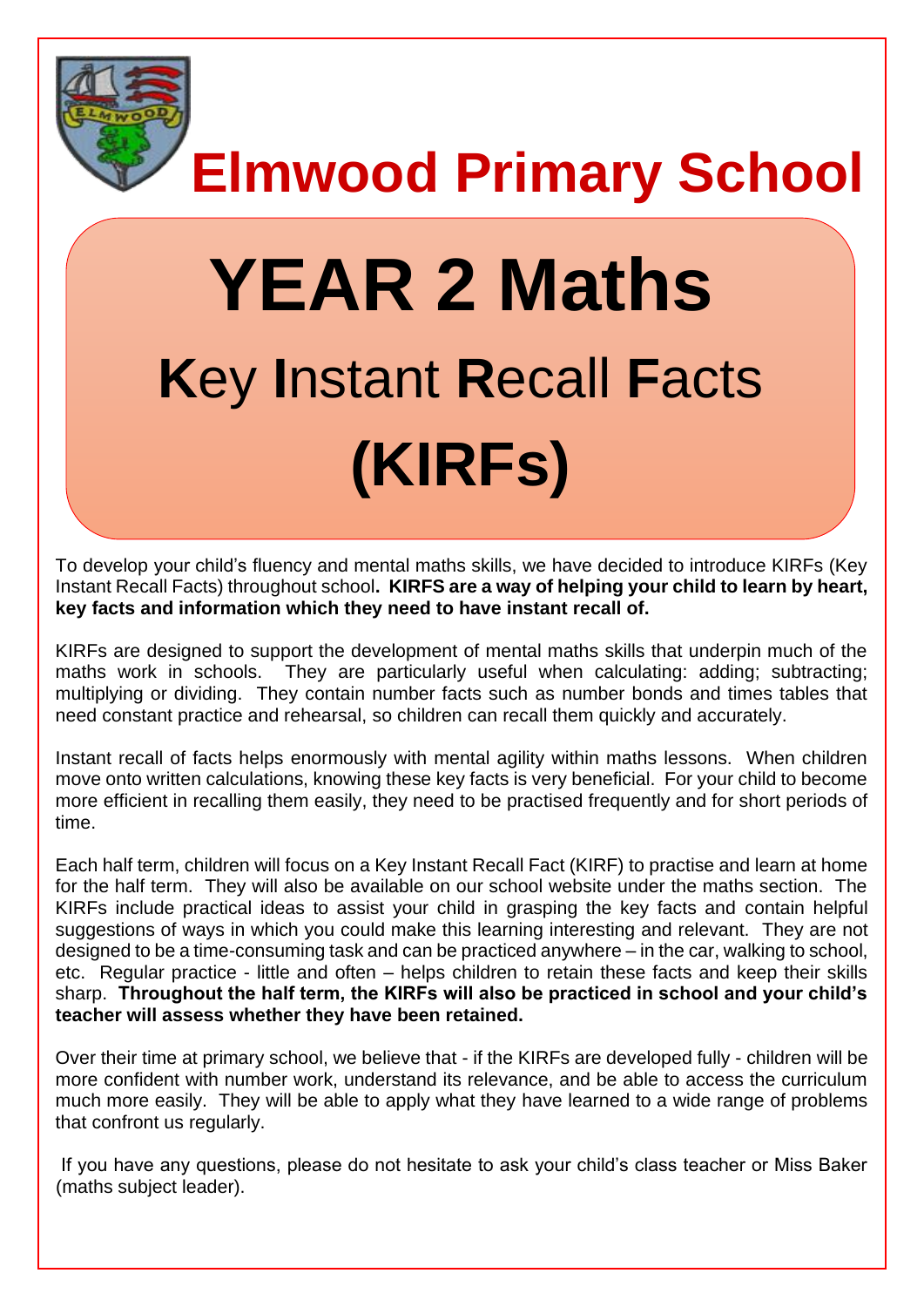

# **K**ey **I**nstant **R**ecall **F**acts **YEAR 2** – Autumn 1

### **I know number bonds to 20**

By the end of this half term, children should know the following facts. The aim is for them to recall these facts **instantly**.

 $0 + 20 = 20$   $20 + 0 = 20$   $20 - 0 = 20$   $20 - 20 = 0$  $1 + 19 = 20$   $19 + 1 = 20$   $20 - 1 = 19$   $20 - 19 = 1$  $2 + 18 = 20$   $18 + 2 = 20$   $20 - 2 = 18$   $20 - 18 = 2$  $3 + 17 = 20$   $17 + 3 = 20$   $20 - 3 = 17$   $20 - 17 = 3$  $4 + 16 = 20$   $16 + 4 = 20$   $20 - 4 = 16$   $20 - 16 = 4$  $5 + 15 = 20$   $15 + 5 = 20$   $20 - 5 = 15$   $20 - 15 = 5$  $6 + 14 = 20$   $14 + 6 = 20$   $20 - 6 = 14$   $20 - 14 = 6$  $7 + 13 = 20$   $13 + 7 = 20$   $20 - 7 = 13$   $20 - 13 = 7$  $8 + 12 = 20$   $12 + 8 = 20$   $20 - 8 = 12$   $20 - 12 = 8$  $9 + 11 = 20$   $11 + 9 = 20$   $20 - 9 = 11$   $20 - 11 = 9$  $10 + 10 = 20$   $20 - 10 = 10$ 

**Key Vocabulary**

What do I **add** to 5 to make 20? What is 20 **take away** 6? What is 3 **less than** 20?

**How many more** than 16 is 20?

They should be able to answer these questions in any order, including missing number questions e.g.  $19 + \bigcirc = 20$  or  $20 - \bigcirc = 8$ 

#### **Top Tips**

The secret to success is practising **little** and **often**. Use time wisely. Can you practise these KIRFs while walking to school or during a car journey? You do not need to practise them all at once; perhaps you could have a fact of the day. If you would like more ideas, please speak to your child's teacher.

Use what you already know – Use number bonds to 10 (e.g.  $7 + 3 = 10$ ) to work out related number bonds to 20 (e.g.  $17 + 3 = 20$ ).

Use practical resources – Make collections of 20 objects. Ask questions such as, 'How many more conkers would I need to make 20?'

Make a poster - We use Numicon at school. You can find pictures of the Numicon shapes here: bit.ly/NumiconPictures – your child could make a poster showing the different ways of making 20.

Play Games – You can play number bond pairs online at [www.conkermaths.com](http://www.conkermaths.com/) and then see how many questions you can answer in just one minute.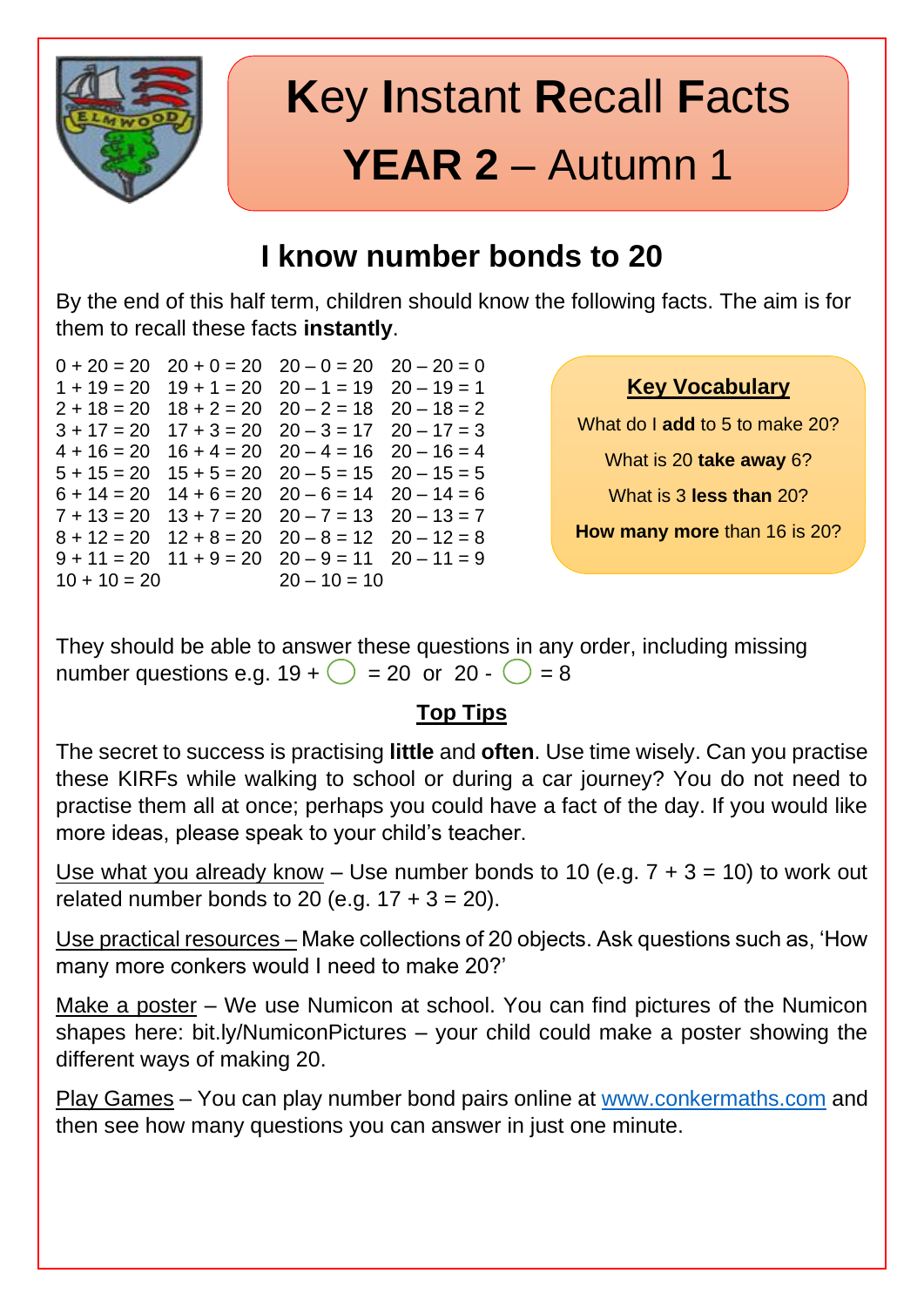

## **K**ey **I**nstant **R**ecall **F**acts **YEAR 2** – Autumn 2

### **I know doubles and halves of numbers to 20**

By the end of this half term, children should know the following facts. The aim is for them to recall these facts **instantly**.

| $0 + 0 = 0$    | $\frac{1}{2}$ of 0 = 0   |                |
|----------------|--------------------------|----------------|
| $1 + 1 = 2$    | $\frac{1}{2}$ of 2 = 1   | $11 + 11 = 22$ |
| $2 + 2 = 4$    | $\frac{1}{2}$ of 4 = 2   | $12 + 12 = 24$ |
| $3 + 3 = 6$    | $\frac{1}{2}$ of 6 = 3   | $13 + 13 = 26$ |
| $4 + 4 = 8$    | $\frac{1}{2}$ of 8 = 4   | $14 + 14 = 28$ |
| $5 + 5 = 10$   | $\frac{1}{2}$ of 10 = 5  | $15 + 15 = 30$ |
| $6 + 6 = 12$   | $\frac{1}{2}$ of 12 = 6  | $16 + 16 = 32$ |
| $7 + 7 = 14$   | $\frac{1}{2}$ of 14 = 7  | $17 + 17 = 34$ |
| $8 + 8 = 16$   | $\frac{1}{2}$ of 16 = 8  | $18 + 18 = 36$ |
| $9 + 9 = 18$   | $\frac{1}{2}$ of 18 = 9  | $19 + 19 = 38$ |
| $10 + 10 = 20$ | $\frac{1}{2}$ of 20 = 10 | $20 + 20 = 40$ |

**Key Vocabulary**

What is **double** 9? What is **half** of 14?

#### **Top Tips**

The secret to success is practising **little** and **often**. Use time wisely. Can you practise these KIRFs while walking to school or during a car journey? You do not need to practise them all at once; perhaps you could have a fact of the day. If you would like more ideas, please speak to your child's teacher.

Use what you already know – Encourage your child to find the connection between the 2 times table and double facts.

Ping Pong – In this game, the parents says 'Ping,' and the child replies 'Pong.' Then the parent says a number and the child doubles it. For a harder version, the adult can say, 'Pong.' The child replies, 'Ping,' and then halves the next number given.

Play Online – Go to [www.educationcity.com](http://www.educationcity.com/) or [www.conkermaths.com](http://www.conkermaths.com/)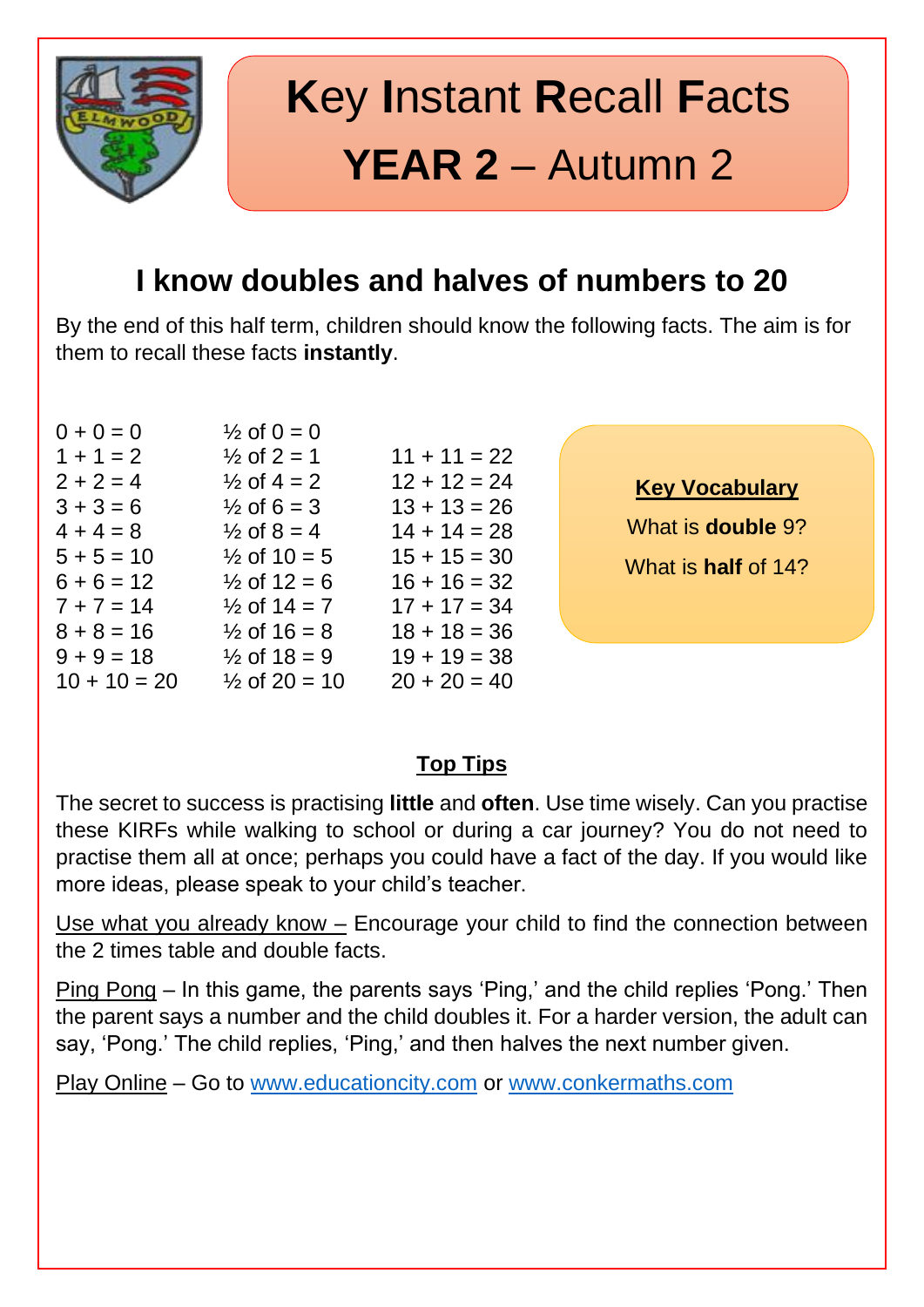

# **K**ey **I**nstant **R**ecall **F**acts **YEAR 2** – Spring 1

### **I can tell the time using quarter past and quarter to.**

By the end of this half term, children should know the following facts. The aim is for them to recall these facts **instantly**.

Children need to be able to tell the time

using a clock with hands.

This target can be broken down into

several steps.

- I can tell the time to the nearest hour.
- I can tell the time to the nearest half hour.
- I can tell the time to the nearest quarter hour.



### **Top Tips**

The secret to success is practising **little** and **often**. Use time wisely. Can you practise these KIRFs while walking to school or during a car journey? You do not need to practise them all at once; perhaps you could have a fact of the day. If you would like more ideas, please speak to your child's teacher.

Talk about time – Discuss what time things happen. When does your child wake up? What time do they eat breakfast? Make sure that you have an analogue clock visible in your house or that your child wears a watch with hands.

Ask your child the time regularly – You could also give your child some responsibility for watching the clock:

'The cakes need to come out of the oven at quarter past four.'

'We need to leave the house at half past eight.'

- **Key Vocabulary** Twelve **o'clock**
- **Half past** two
- **Quarter past** three
	- **Quarter to** 9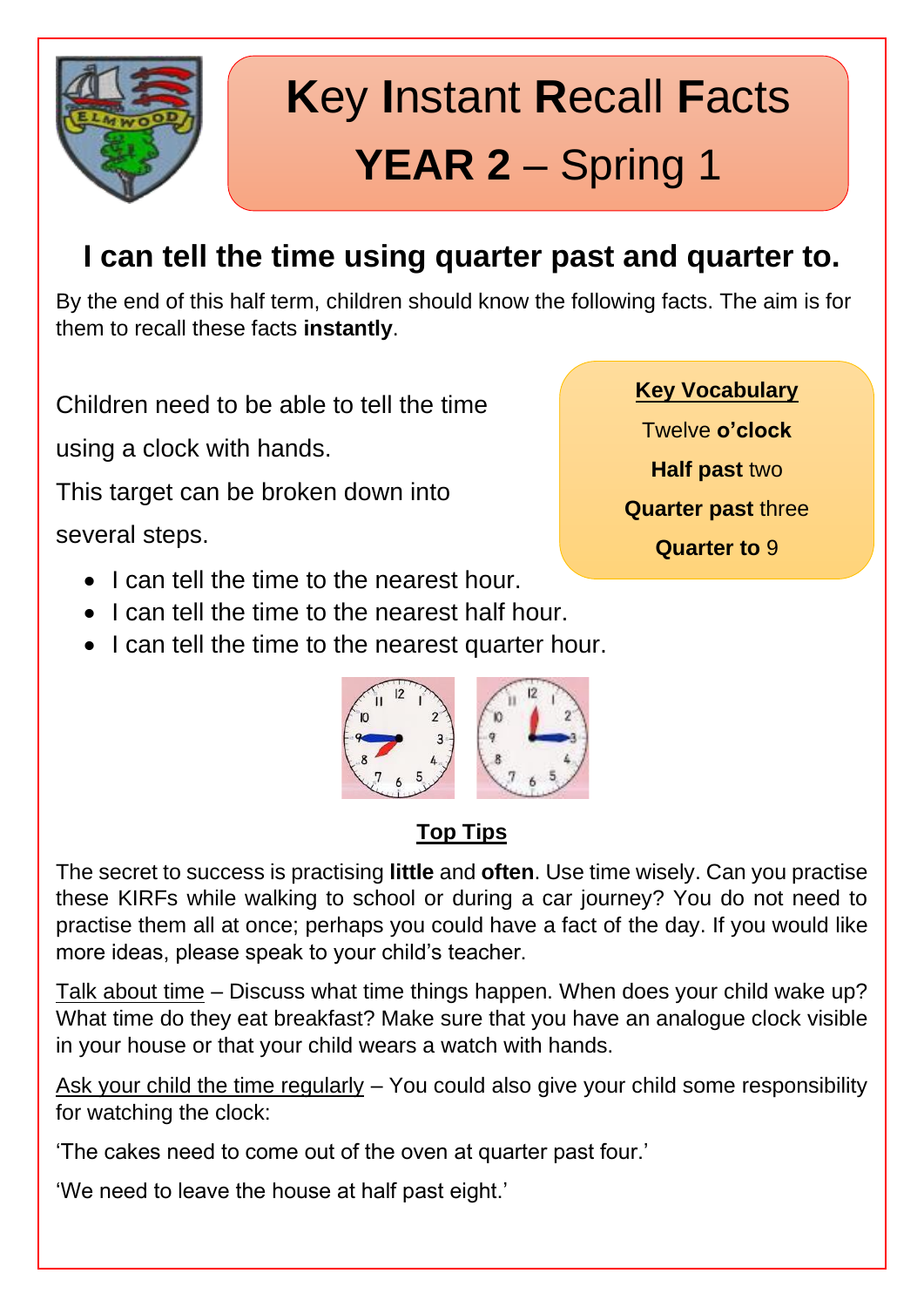

# **K**ey **I**nstant **R**ecall **F**acts **YEAR 2** – Spring 2

### **I know the multiplication and division facts for the 10 times table.**

By the end of this half term, children should know the following facts. The aim is for them to recall these facts **instantly**.

 $10 \times 12 = 120$   $120 \div 10 = 12$ 

 $10 \times 1 = 10$   $10 \div 10 = 1$  $10 \times 2 = 20$   $20 \div 10 = 2$  $10 \times 3 = 30$   $30 \div 10 = 3$  $10 \times 4 = 40$   $40 \div 10 = 4$  $10 \times 5 = 50$   $50 \div 10 = 5$  $10 \times 6 = 60$  60 ÷ 10 = 6  $10 \times 7 = 70$   $70 \div 10 = 7$  $10 \times 8 = 80$   $80 \div 10 = 8$  $10 \times 9 = 90$   $90 \div 10 = 9$  $10 \times 10 = 100$   $100 \div 10 = 10$  $10 \times 11 = 110$   $110 \div 10 = 11$ 

#### **Key Vocabulary**

What is 10 **multiplied by** 3? What is 10 **times** 9? What is 70 **divided by** 10?

They should be able to answer these questions in any order, including missing number questions e.g.  $10 \times \bigcirc$  = 80 or  $\bigcirc$  ÷ 10 = 6

#### **Top Tips**

The secret to success is practising **little** and **often**. Use time wisely. Can you practise these KIRFs while walking to school or during a car journey? You do not need to practise them all at once; perhaps you could have a fact of the day. If you would like more ideas, please speak to your child's teacher.

Pronunciation – Make sure that your child is pronouncing the numbers correctly and not getting confused between thirt**een** and thirt**y.**

Songs and Chants – You can buy Times Tables CDs or find multiplication songs and chants online. You can also use Education City songs and websites [www.timestables.co.uk,](http://www.timestables.co.uk/) [www.timestables.me.uk](http://www.timestables.me.uk/) and www.ttrockstars.com

Test the Parent – Your child can make up their own tricky division questions for you e.g. What is 70 divided by 10? They need to be able to multiply to create these questions.

Apply these facts to real-life situations – How many toes are in your house? What other multiplication and division questions can your child make up?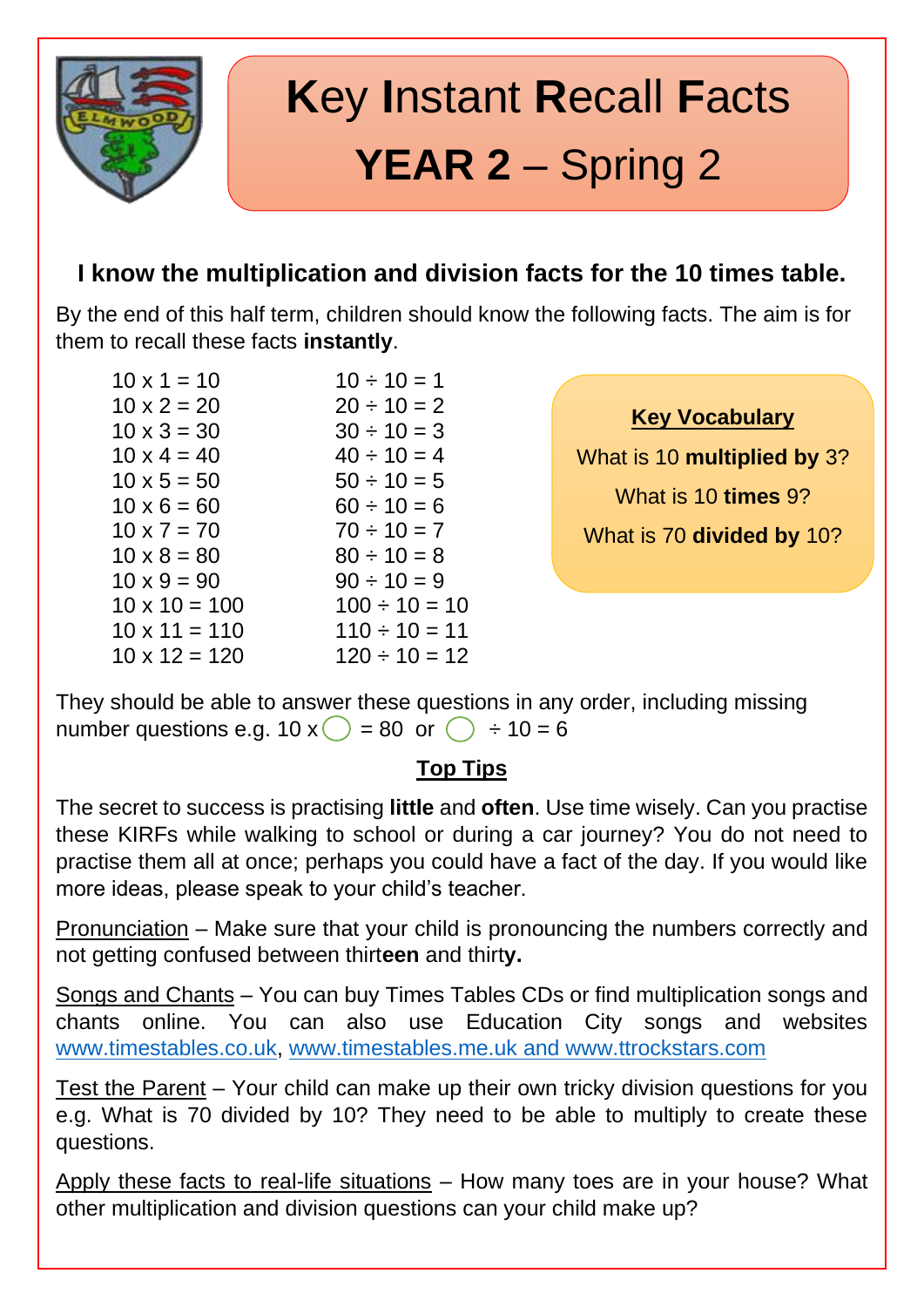

## **K**ey **I**nstant **R**ecall **F**acts **YEAR 2** – Summer 1

### **I know the multiplication and division facts for the 5 times table.**

By the end of this half term, children should know the following facts. The aim is for them to recall these facts **instantly**.

 $5 \times 1 = 5$   $5 \div 5 = 1$  $5 \times 2 = 10$   $10 \div 5 = 2$  $5 \times 3 = 15$   $15 \div 5 = 3$  $5 \times 4 = 20$   $20 \div 5 = 4$  $5 \times 5 = 25$  25 ÷ 5 = 5  $5 \times 6 = 30$   $30 \div 5 = 6$  $5 \times 7 = 35$   $35 \div 5 = 7$  $5 \times 8 = 40$   $40 \div 5 = 8$  $5 \times 9 = 45$   $45 \div 5 = 9$  $5 \times 10 = 50$   $50 \div 5 = 10$  $5 \times 11 = 55$   $55 \div 5 = 11$  $5 \times 12 = 60$   $60 \div 5 = 12$ 

**Key Vocabulary**

What is 5 **multiplied by** 7? What is 5 **times** 9? What is 60 **divided by** 5?

They should be able to answer these questions in any order, including missing number questions e.g.  $5 \times \binom{1}{2} = 40$  or  $\binom{1}{2} \div 5 = 9$ 

#### **Top Tips**

The secret to success is practising **little** and **often**. Use time wisely. Can you practise these KIRFs while walking to school or during a car journey? You do not need to practise them all at once; perhaps you could have a fact of the day. If you would like more ideas, please speak to your child's teacher.

Songs and Chants – You can buy Times Tables CDs or find multiplication songs and chants online. You can also use Education City songs and websites [www.timestables.co.uk,](http://www.timestables.co.uk/) [www.timestables.me.uk](http://www.timestables.me.uk/) and www.ttrockstars.com

Spot patterns – What patterns can your child spot in the 5times table? Are there any similarities with the 10 times table?

Test the Parent – Your child can make up their own tricky division questions for you e.g. What is 45 divided by 5? They need to be able to multiply to create these questions.

Use memory tricks – For those hard-to-remember facts, [www.multiplication.com](http://www.multiplication.com/) has some strange picture stories to help children remember.